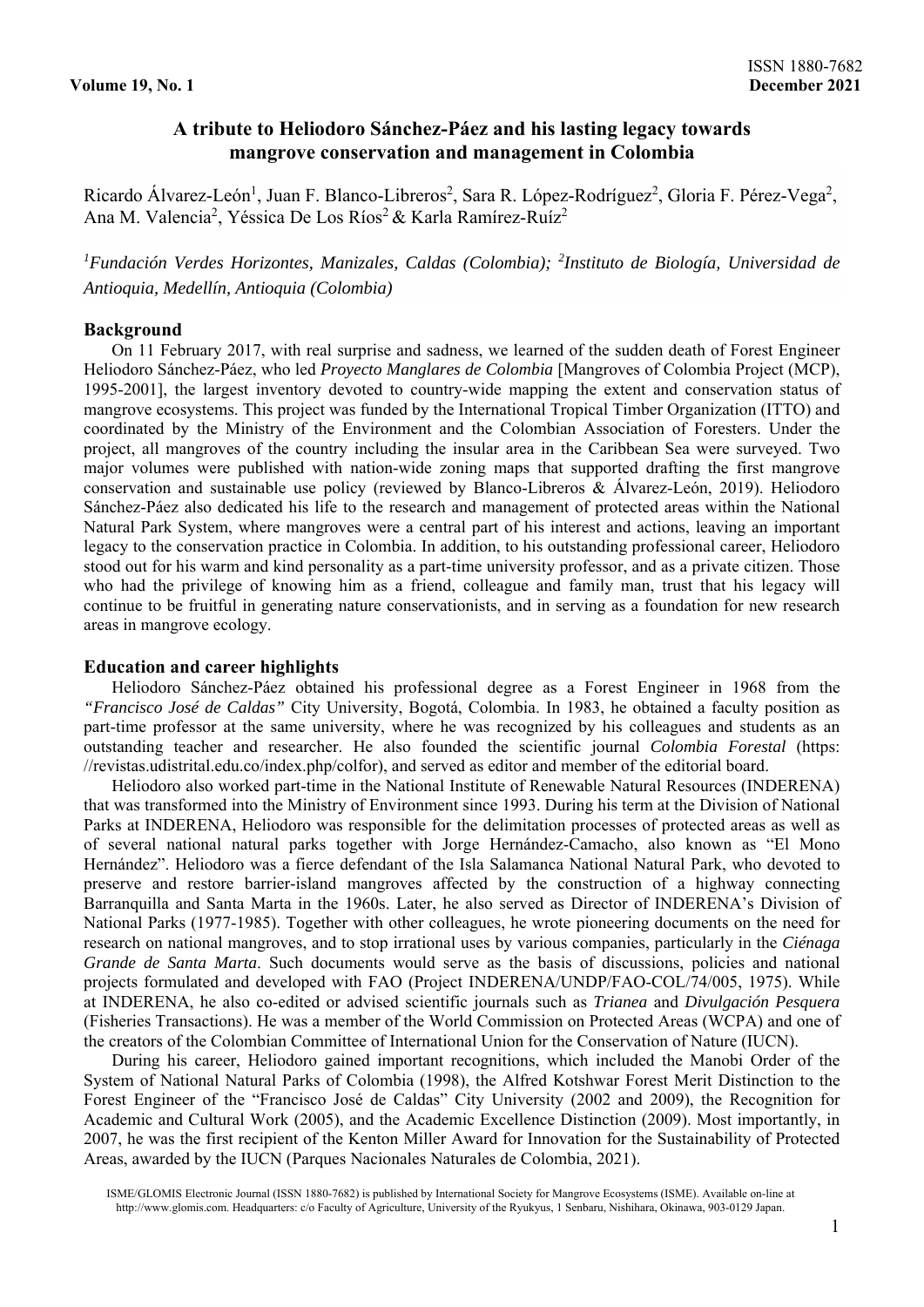#### **Standing on the shoulders of a giant**

Heliodoro contributed to mangrove conservation and management, as author and co-author of numerous articles and books (mostly in Spanish) describing the natural heritage of Colombia, the National Natural Park System, and the ecological and social features of mangroves along the coasts on the Caribbean Sea and the Pacific Ocean. He also presented numerous talks in scientific conferences and organized many meetings on mangrove management.

His long-term legacy towards mangrove conservation is the establishment of the National Natural Park System, covering 66,710 hectares in Bahía Portete, Flamencos Lagoon, Tayrona, Isla de Salamanca, Corales del Rosario and San Bernardo, El Corchal "Mono Hernandez", Ciénaga Grande de Santa Marta, Old Providence-Mac Bean Lagoon, Utría, Uramba (Bahía Málaga), and Sanquianga. Recently, a new large area has been declared under a co-management scheme in the Southern Pacific coast (Cabo Manglares) close to the border with Ecuador.

Scientists and conservationists will also remember Heliodoro or 'Helio' during the International Day for the Defence of Mangroves, celebrated on 26 July each year. In 2018, nearly one year after his demise, the National Natural Park Unit paid homage to him with a documentary called the "Mangrove Man" (Parques Nacionales Naturales de Colombia, 2018). His colleagues and friends at *Universidad Distrital* also remembered him and his career. The passing of Heliodoro prompted us to release the mangrove database to the public as an open access product: HELIO\_SP.CO v.1, Hierarchical, Entity-based and Landscape-level Information Observatory for Mangrove Species in Colombia, version 1 (Blanco-Libreros & Álvarez-León, 2018). Later, we formally introduced the database though a peer-reviewed article published in the Proceedings of the Colombian Academy of Sciences (Blanco-Libreros & Álvarez-León, 2019).

In this paper, we highlighted the important contributions of the MCP and showed the potential uses of the HELIO SP.CO v.1 database for a better understanding of national-level mangrove biogeography, macroecology and ecosystem ecology. We also pointed to some applications in natural resource management, socio-economic development, and impact evaluations of global change. We believe in the power of information as well as in the moral need of knowing the history for understanding the present and planning for the future. New generations of national and international scholars are invited to look at past mangrove research with fresh eyes to address old and new questions, combining traditional, and cutting-edge methods and technologies (see review by Castellanos-Galindo *et al*., 2021). For instance, Colombia hosts the largest extent of the vulnerable *Piñuelo* (*Pelliciera* spp.), the only true-mangrove tree endemic to the Neotropics, now proposed to be two species (Duke, 2020). Surely, updating their conservation status assessment will require new field inventories, and protection would need field-based actions. However, understanding the past and the present of their occurrences and the landscape context will contribute to a better decision-making process. We recently conducted a nation-wide assessment on the urbanization of the coastal-scape of *Pelliciera* combining information from the MCP, published field-studies, database in the Global Biodiversity Information Facility (GBIF), and open dataset in government repositories (Figure 1; Blanco-Libreros & Ramírez-Ruíz, 2021). We concluded that mangroves as habitats for *Piñuelo* in the Caribbean thrive as small patches in highly fragmented neighborhoods as the result of urbanization, in high contrast to most of the Pacific coast.

The HELIO SP.CO v1 database is a good example of open data in the field of natural resources (Osorio-Sanabria *et al*., 2021). It is also needed for mangrove ecosystem modelling at regional or sub-continental scales (Rovai & Twilley, 2021). Finally, it has been recently used in the Colombian Coastal Ecosystem Red List Assessment (Uribe *et al*., 2020), as well as in summaries about the state research and ecological condition of Colombian mangroves (Castellanos-Galindo *et al*., 2021; Chacón-Abarca *et al*., 2021). As first, second and third generation of mangrove scientists, we are currently estimating the nation-level above-ground mangrove carbon, updating the mangrove map, and providing decision-making protocols for blue-carbon investments (Figure 2), to support national and international challenges (e.g., Resolución MADS 1263, 2018; Paris Agreement, Aichi Targets, and Bonn Challenge). None of these undertakings would be possible without the shoulders of the 'Mangrove Man'. After celebrating the World Mangrove Conservation Day 2021, and close to the fifth memorial of Heliodoro in February 2022, we invite Colombian and Latin American mangrove ecologists to look at his legacy and the many volumes of the MCP. A historical account of the use of MCP data beyond the original technical reports is shown in Table 1.

ISME/GLOMIS Electronic Journal (ISSN 1880-7682) is published by International Society for Mangrove Ecosystems (ISME). Available on-line at http://www.glomis.com. Headquarters: c/o Faculty of Agriculture, University of the Ryukyus, 1 Senbaru, Nishihara, Okinawa, 903-0129 Japan.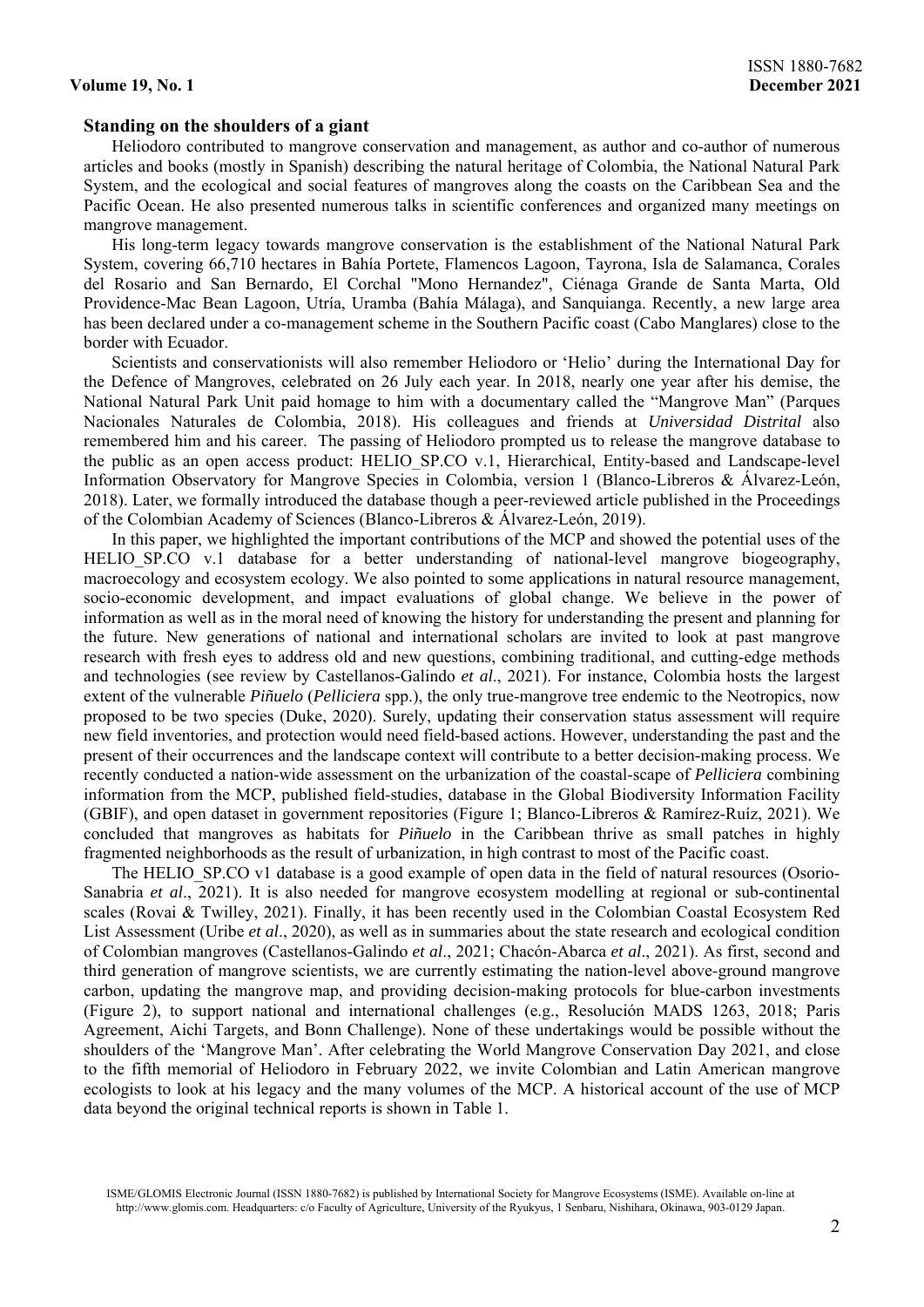

**Figure 1.** Mangroves of Colombia revisited in an era of coastal urbanization. Sampling points of the MCP collated with other reports in the literature containing neotropical endemic *Pelliciera* spp. (Tetrameristaceae) (filled circles: present; open circles: absent; modified from Blanco-Libreros & Ramírez-Ruíz (2021). Mangrove layer from INVEMAR (SIGMA: http://sigma.invemar.org.co/geovisor) and nightlights from NASA's Black Marble 2016 (Earth at night; https://svs.gsfc.nasa.gov/30876).



**Figure 2.** Mangroves of Colombia in an era of blue carbon. Scenes of the new mangrove layer (2019-2020) constructed using Google Earth Engine and collated with plot-scale biomass estimations from the MCP. Data are from Valencia-Palacios & Blanco-Libreros (2021), and Pérez-Vega (2017).

ISME/GLOMIS Electronic Journal (ISSN 1880-7682) is published by International Society for Mangrove Ecosystems (ISME). Available on-line at http://www.glomis.com. Headquarters: c/o Faculty of Agriculture, University of the Ryukyus, 1 Senbaru, Nishihara, Okinawa, 903-0129 Japan.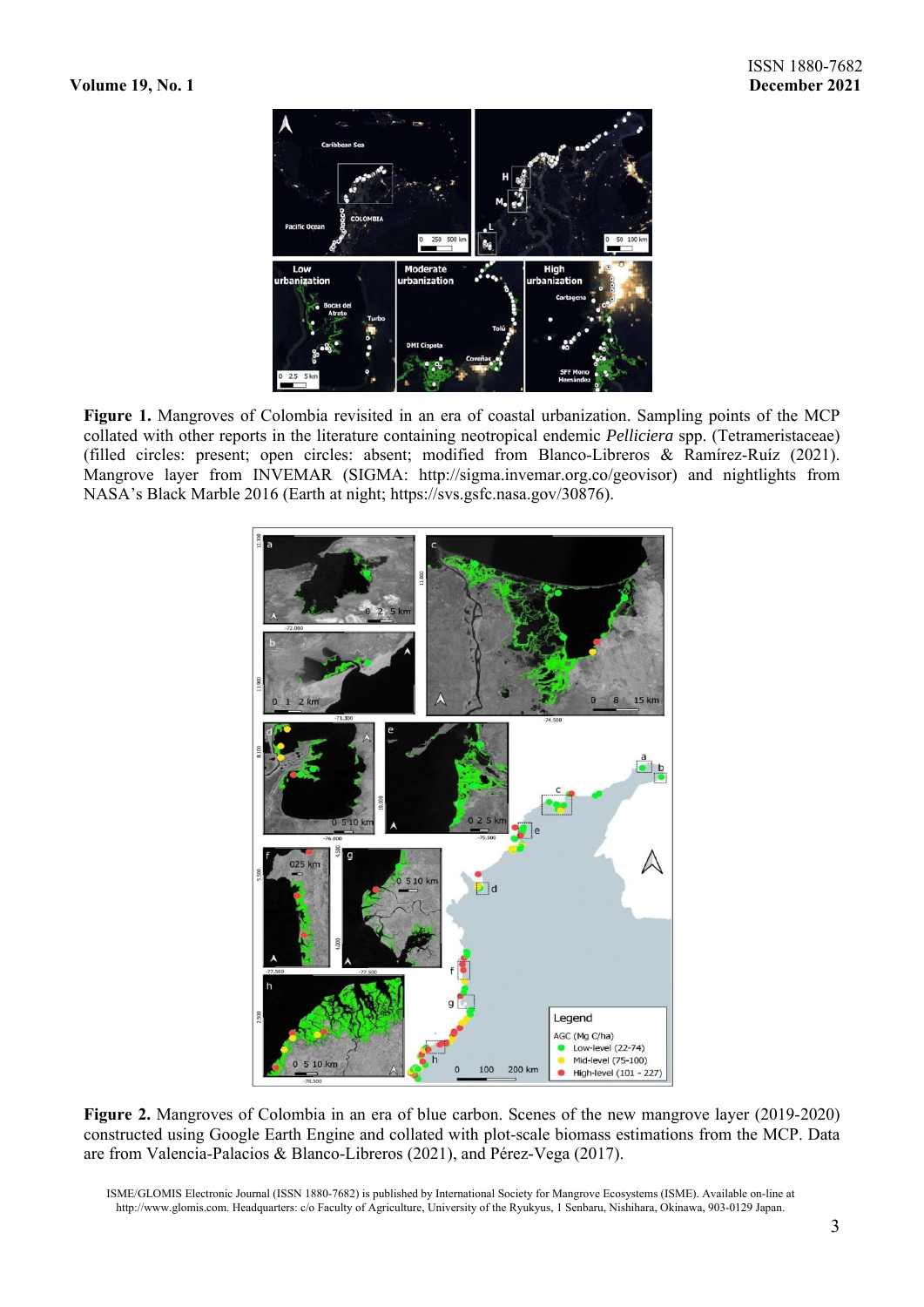**Table 1.** Historical account of the use of MCP data beyond the original technical reports.

| Year              | Activity of Mangroves of Colombia Project (MCP)                                                                                                                                                                                                                                                                                                                                                                                                                                                                                                                                                                                                                                                                                                                                                                                                    |
|-------------------|----------------------------------------------------------------------------------------------------------------------------------------------------------------------------------------------------------------------------------------------------------------------------------------------------------------------------------------------------------------------------------------------------------------------------------------------------------------------------------------------------------------------------------------------------------------------------------------------------------------------------------------------------------------------------------------------------------------------------------------------------------------------------------------------------------------------------------------------------|
| 1998-1999         | An idea of 'Expanding the use of MCP data to a broader context in mangrove ecology in<br>Colombia' was conceived (JFBL & RAL).                                                                                                                                                                                                                                                                                                                                                                                                                                                                                                                                                                                                                                                                                                                     |
| 2003              | First exploration of Pacific data in a term paper at MSc course in "Tropical Forest Topics"<br>at University of Puerto Rico, Río Piedras Campus (SRLR & JFBL).                                                                                                                                                                                                                                                                                                                                                                                                                                                                                                                                                                                                                                                                                     |
| 2004-2006         | First use of the Caribbean data for a BSc thesis in Marine Biology, University of Bogotá,<br>Jorge Tadeo Lozano (co-supervised by RAL & JFBL). A manuscript submitted to<br>Biotropica was rejected.                                                                                                                                                                                                                                                                                                                                                                                                                                                                                                                                                                                                                                               |
|                   | Phase 1 (University of Antioquia)                                                                                                                                                                                                                                                                                                                                                                                                                                                                                                                                                                                                                                                                                                                                                                                                                  |
| 2009-2015         | • Class projects with students of biology and coastal ecology.<br>• Oral presentations at the National Seminar in Marine Science 2010 with first publication<br>of extended abstracts.<br>· Exploration data on Piñuelo (Pelliciera rhizophorae) by JFBL together with under-<br>graduate & graduate students.                                                                                                                                                                                                                                                                                                                                                                                                                                                                                                                                     |
|                   | Phase 2 (University of Antioquia)                                                                                                                                                                                                                                                                                                                                                                                                                                                                                                                                                                                                                                                                                                                                                                                                                  |
| 2017              | First academic output to be submitted to scientific journals for publication:<br>· Pérez-Vega, G.F. 2017. Mangroves of Colombia: Quantification and spatial<br>representation of the ecosystem service "blue carbon" (in Spanish: Los manglares de<br>Colombia: Cuantificación y representación espacial del servicio ecosistémico "carbono<br>azul"). Geo-informatics for Environmental Sciences, University of Antioquia, Medellín.                                                                                                                                                                                                                                                                                                                                                                                                              |
| 2018-2019         | The establishment of HELIO SP.CO v1 database and supporting papers.                                                                                                                                                                                                                                                                                                                                                                                                                                                                                                                                                                                                                                                                                                                                                                                |
| 2018-2021         | Manuscript in progress on mangrove macroecology.                                                                                                                                                                                                                                                                                                                                                                                                                                                                                                                                                                                                                                                                                                                                                                                                   |
| 2019-2020         | Findings from BSc theses to be submitted to scientific journals for publication:<br>• De los Rios-Olarte, Y. 2020. Identification of potential sites for REDD+ project<br>investment in mangrove forests of Colombia (in Spanish: Identificación de sitios<br>potenciales para la inversión de proyectos REDD+ en manglares de Colombia). University<br>of Antioquia, Medellín.<br>• Ramírez-Ruiz, K. 2020. Natural and anthropogenic factors affecting the occurrence of<br><i>Pelliciera</i> spp. (Ericales: Tetrameristaceae), an endemic and vulnerable mangrove in the<br>coastalscape of Colombia (In spanish: Factores naturales y antropogénicos que afectan la<br>ocurrencia de Pelliciera spp. (Ericales: Tetrameristaceae), un mangle endémico y<br>vulnerable, en el paisaje costero de Colombia.). University of Antioquia, Medellín. |
| 2021<br>2020-2021 | Blanco-Libreros, J.F. & Ramírez-Ruiz, K. 2021. Threatened mangroves in the<br>anthropocene: Habitat fragmentation in urban coastalscapes of Pelliciera spp.<br>(Tetrameristaceae) in Northern South America. Frontiers in Marine Science 8:<br>670354. Doi:10.3389/fmars.2021.670354.<br>A new layer of mangroves of Colombia from satellite data by Valencia-Palacios &<br>Blanco-Libreros (2021). Launched on 26 July 2021 and findings to be published in a                                                                                                                                                                                                                                                                                                                                                                                     |
|                   | scientific journal.<br>Abbreviations: JFBL = J.F. Blanco-Libreros, MCP = Mangroves of Colombia Project, RAL = R. Alvarez-León, and                                                                                                                                                                                                                                                                                                                                                                                                                                                                                                                                                                                                                                                                                                                 |
|                   | SRLR = Sara R. López-Rodríguez.                                                                                                                                                                                                                                                                                                                                                                                                                                                                                                                                                                                                                                                                                                                                                                                                                    |

ISME/GLOMIS Electronic Journal (ISSN 1880-7682) is published by International Society for Mangrove Ecosystems (ISME). Available on-line at http://www.glomis.com. Headquarters: c/o Faculty of Agriculture, University of the Ryukyus, 1 Senbaru, Nishihara, Okinawa, 903-0129 Japan.